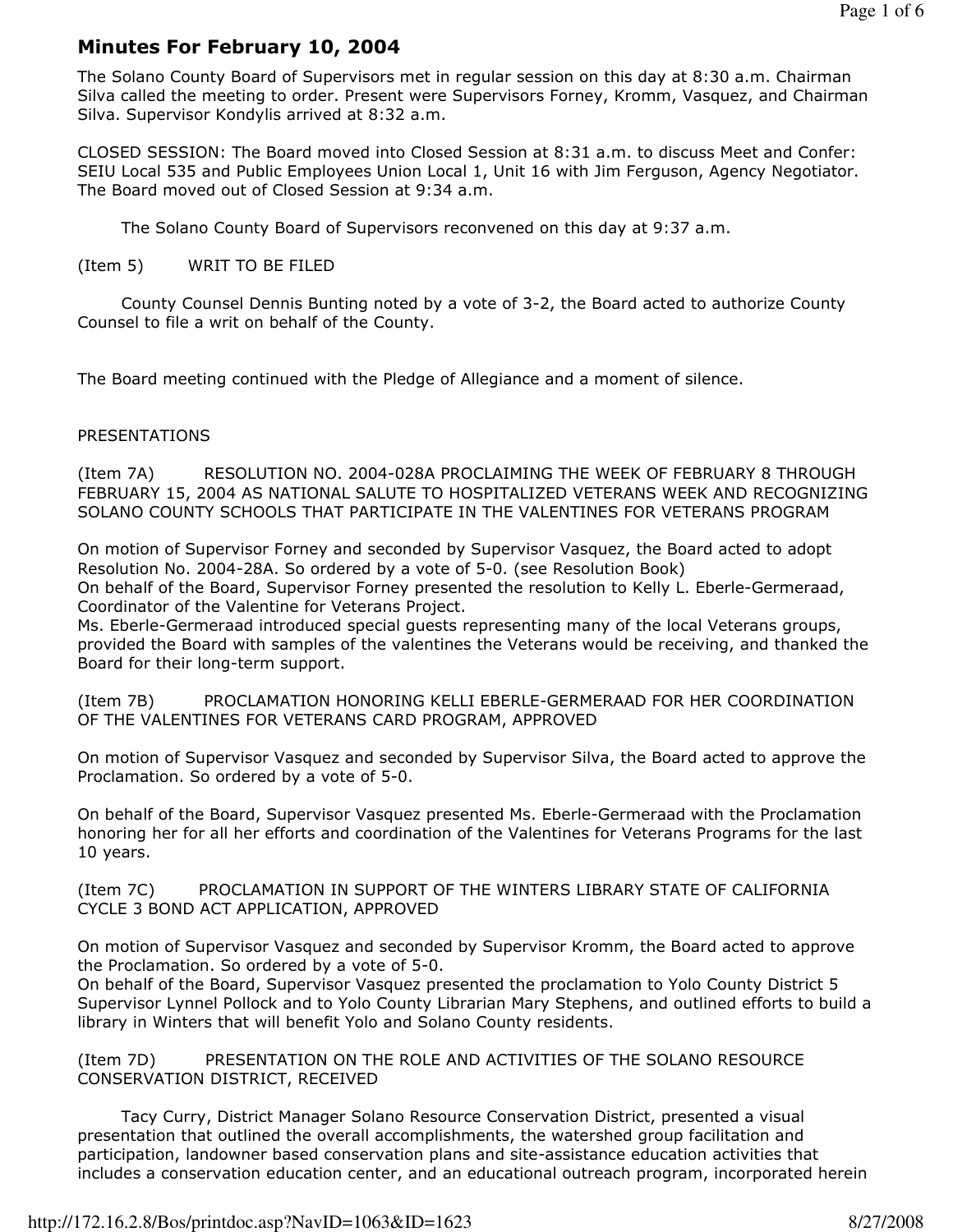by reference. Ms. Curry provided a County map outlining the three County resource conservation districts, incorporated herein by reference.

 Supervisor Forney commended the Solano Resource Conservation District for providing a mired of programs and discussed how well the district does in light of such limited funding.

 There was a brief discussion regarding expansion of the boundaries of the Solano Resource Conservation District.

### ITEMS FROM THE FLOOR

### APPEARANCE BY DONALD TIPTON RE THE DIEBOLD ELECTRONIC VOTING SYSTEM

Donald Tipton, Vallejo, voiced his concerns regarding the Diebold Election equipment, with the optical scanning Absentee Ballots, and the need to listen to and address the concerns of the public speakers regarding the Diebold Election equipment.

# APPEARANCE BY JOHN FOSTER, SOLANO COUNTY AVIATION ADVISORY COMMITTEE

 John Foster, Chairman Aviation Advisory Committee/Airport Landuse Commission, discussed the work being done by the committee and the positive results that are taking place, rescheduling the next meeting to February 19, 2004 to work with the Board of Supervisors and the stakeholders to resolve issues at the Nut Tree Airport, and to work with the Rio Vista Airport to ensure they are participating with this committee. Mr. Foster discussed how public comment is being incorporated into actions being taken relative to the Nut Tree Airport.

 There was a brief discussion regarding a review of actions to be taken regarding the Nut Tree Management Audit and input from the Airport Aviation Advisory Committee.

### APPROVAL OF AGENDA

On motion of Supervisor Vasquez and seconded by Supervisor Kromm, the Board acted to approve the submitted Agenda, incorporated herein by reference, with the following modifications:

(Item 14B) Approval of the Vacaville Unified School District-Markham School Readiness contract in partnership with First 5 Solano Children & Families Commission for the period of February 1, 2004 through January 31, 2008 in an amount not to exceed \$800,000, removed from the Consent Calendar.

(Item 17B) Adoption of a resolution authorizing application to the California Debt Limit Allocation Committee (CDLAC) for \$4,000,000 in 2004 Mortgage Credit Certificates; authorize the reassignment of any allocation approved by the CDLAC to the California Rural Home Mortgage Revenue Bond Program, removed from the Consent Calendar.

(Item 21) Consider authorization for the Transportation Director to advertise for bids for construction of the taxiway realignment and wash rack at the Nut Tree Airport; award and execute contract with lowest responsible bidder, removed from the Agenda.

So ordered by a vote of 5-0.

# CONSENT CALENDAR

On motion of Supervisor Kromm and seconded by Supervisor Vasquez, the Board acted to approve the following Consent Calendar items by a vote of 5-0.

(Item 14A) ANNUAL DISCLOSURE AND REVIEW OF THE PUBLIC FACILITIES FEES FOR FY2002/03 AS REQUIRED BY GOVERNMENT CODE SECTION 66006(B), as outlined in the Agenda Submittal from the County Administrator's Office dated February 10, 2004, incorporated herein by reference, accepted.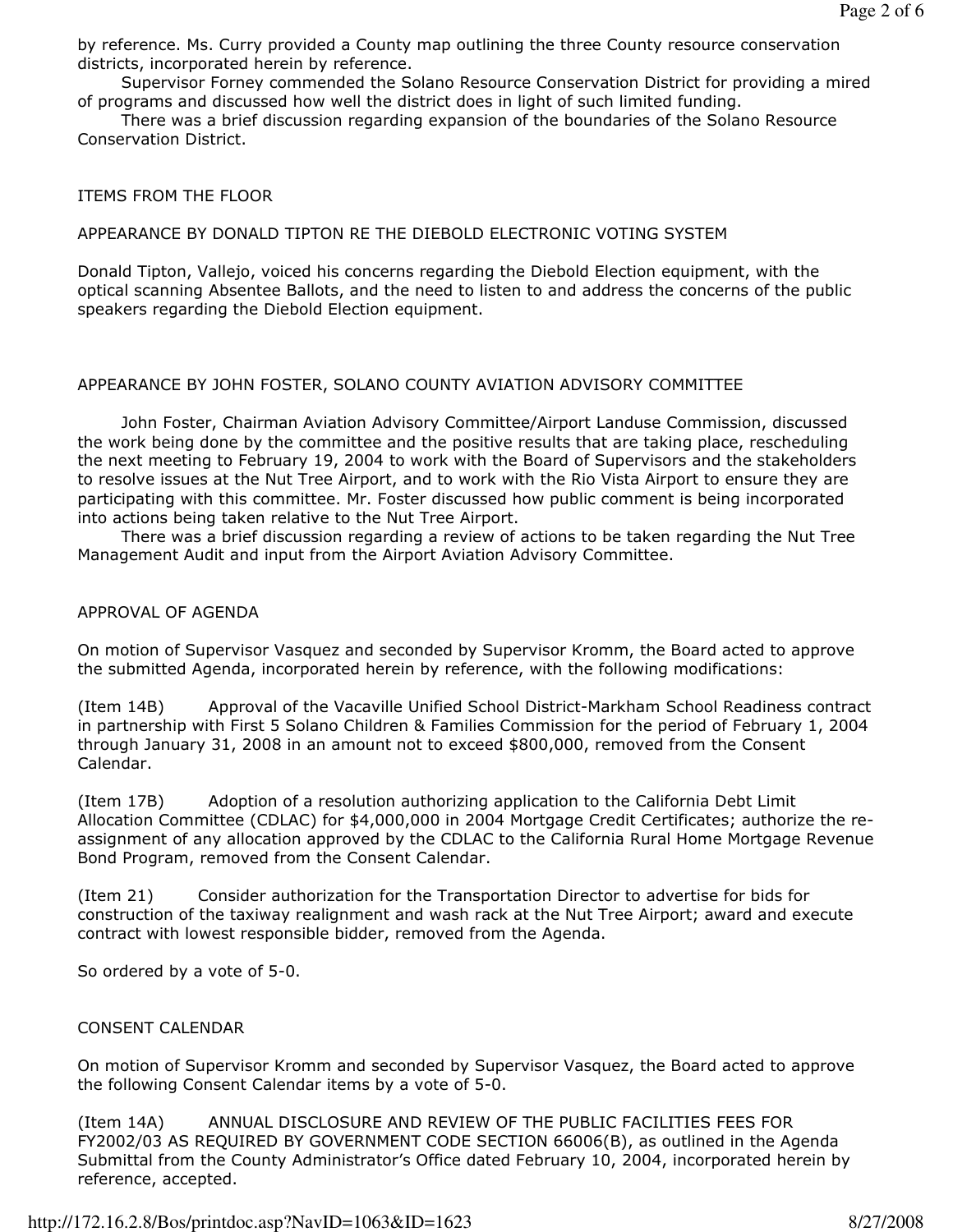(Item 14C) MEMORANDUM OF UNDERSTANDING WITH SOLANO EMPLOYMENT CONNECTION ONE-STOP PARTNERS RE EMPLOYMENT AND TRAINING SERVICES, as outlined in the Agenda Submittal from the Workforce Investment Board dated February 10, 2004, incorporated herein by reference, approved and Chairman authorized to sign said contract on behalf of Solano County.

(Item 15A) CERTIFICATION FOR PROPOSED EXPENDITURES OF RURAL HEALTH SERVICES PROGRAM FUNDING FOR FY2003/04, as outlined in the Agenda Submittal from Health and Social Services dated February 10, 2004, incorporated herein by reference, approved.

APPROPRIATION TRANSFER OF UNANTICIPATED REVENUE IN THE AMOUNT OF \$17,354, as outlined in the Agenda Submittal from Health and Social Services dated February 10, 2004, incorporated herein by reference, approved.

(Item 15B) CERTIFICATION AGAINST SUPPLANTING FUNDING FOR THE BIOTERRORISM PREPAREDNESS AND RESPONSE PROGRESS REPORT OF APRIL 1, 2003 TO JUNE 30, 2003, as outlined in the Agenda Submittal from Health and Social Services dated February 10, 2004, incorporated herein by reference, approved and Chairman authorized to sign said certification on behalf of Solano County.

BIOTERRORISM PREPAREDNESS AND RESPONSE PLAN AND APPLICATION FOR FY2003/04, as outlined in the Agenda Submittal from Health and Social Services dated February 10, 2004, incorporated herein by reference, approved and Director of Health and Social Services authorized to sign the resulting agreement with the State on behalf of Solano County.

(Item 16) RESOLUTION NO. 2004-029 ADOPTING TRAFFIC ORDER 385 RESCINDING THE 30 MILE PER HOUR (MPH) SPEED LIMIT ON PROSPERITY LANE AND 45 MPH SPEED LIMIT ON EMIGH ROAD FROM ANDERSON ROAD TO AZEVEDO ROAD; ESTABLISHING A 25 MPH SPEED LIMIT ON PROSPERITY LANE AND SIEBE DRIVE; A 30 MPH SPEED LIMIT ON GLENCANNON DRIVE AND RITCHIE ROAD; A 35 MPH SPEED LIMIT ON CENTRAL WAY FROM CORDELIA ROAD TO THE FAIRFIELD CITY LIMIT, ON ESQUIVEL ROAD, ON A PORTION OF EMIGH ROAD AND GRIZZLY ISLAND ROAD; AND A 45 MPH SPEED LIMIT ON BUCKTOWN LANE, adopted. (see Resolution Book)

(Item 17A) APPROPRIATION TRANSFER INCREASING OTHER PROFESSIONAL SERVICES REVENUE OF \$80,624 TO OFFSET INCREASE FOR CONTRACTED SERVICES, as outlined in the Agenda Submittal from Environmental Management dated February 10, 2004, incorporated herein by reference, approved.

#### **ORDERS**

(Item 17B) RESOLUTION NO. 2004-030 AUTHORIZING APPLICATION TO THE CALIFORNIA DEBT LIMIT ALLOCATION COMMITTEE (CDLAC) TO PERMIT THE CONTINUED ISSUANCE OF QUALIFIED MORTGAGE CREDIT CERTIFICATES THROUGHOUT THE UNINCORPORATED COUNTY AND THE CITIES OF DIXON, FAIRFIELD, SUISUN CITY, AND RIO VISTA, ADOPTED

RE-ASSIGNMENT OF ALLOCATION APPROVED BY THE CDLAC TO THE CALIFORNIA RURAL HOME MORTGAGE REVENUE BOND PROGRAM, APPROVED

The Board was provided with an Agenda Submittal from Environmental Management dated February 10, 2004, incorporated herein by reference, regarding applying for \$4 million of Mortgage Credit Certificates on behalf of the cities of Dixon, Fairfield, Suisun City and Rio Vista.

Supervisor Forney requested an outline of the housing program, responding Harry Englebright, Environmental Management, outlined the first time homebuyer program that will assist low and moderate-income households to purchase a home. Information is available through real estate agencies and mortgage companies.

Responding to questions posed by Supervisor Vasquez regarding the program being in place without the County's assistance, Mr. Englebright noted cities can do it individually, but noted the benefits the County receives in doing a program in cooperation with the cities.

 On motion of Supervisor Forney and seconded by Supervisor Vasquez, the Board acted to adopt Resolution 2004-030 authorizing the application and to authorize the reassignment of 25% of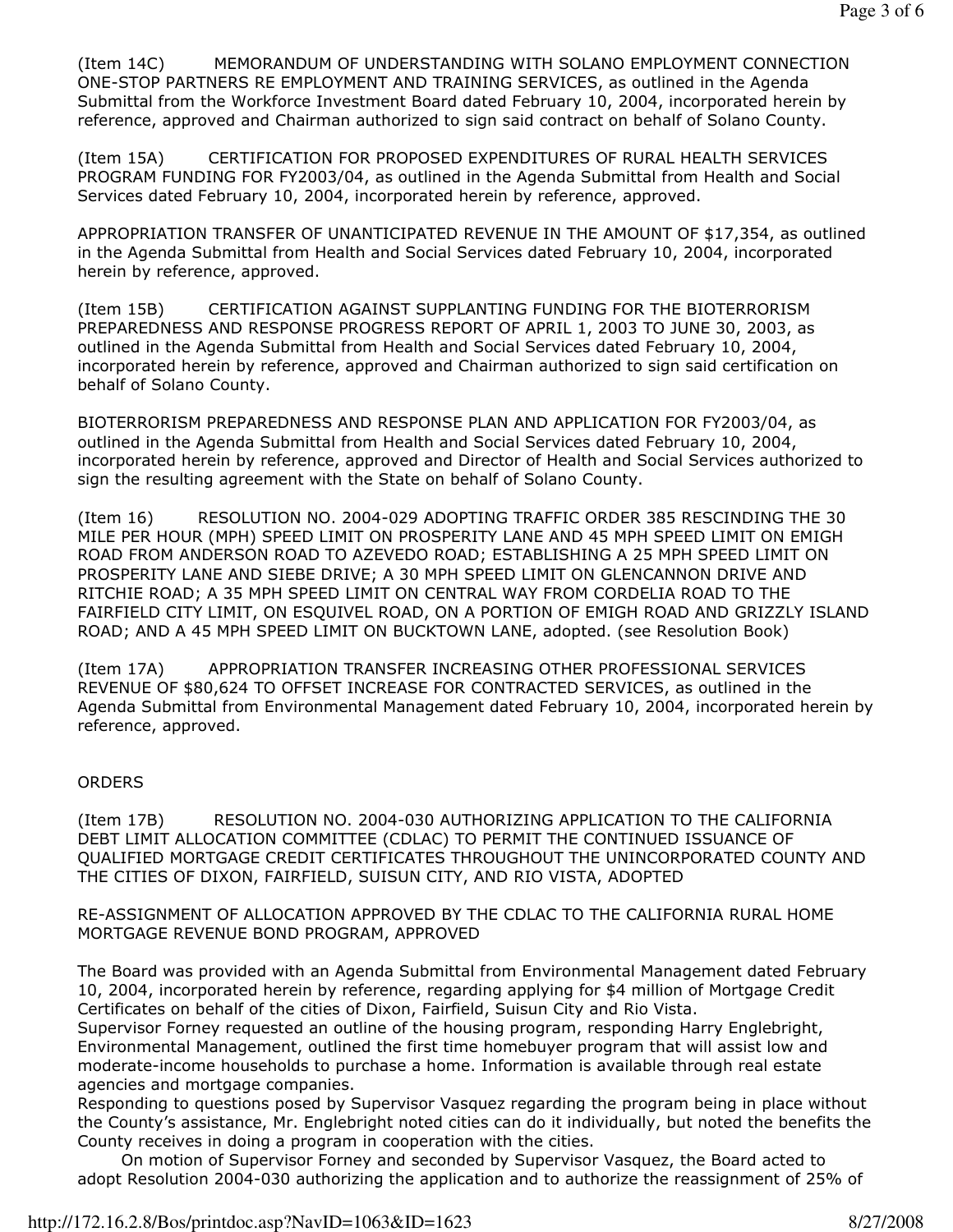the allocation received to the California Rural Home Mortgage Revenue Bond Program. So ordered by a vote of 5-0. (see Resolution Book)

(Item 14B) AGREEMENT WITH VACAVILLE UNIFIED SCHOOL DISTRICT-MARKHAM SCHOOL READINESS PROGRAM IN PARTNERSHIP WITH FIRST 5 SOLANO CHILDREN & FAMILIES COMMISSION, APPROVED

The Board was provided with an Agenda Submittal from First 5 Solano Children & Families Commission (the Commission) dated February 10, 2004, incorporated herein by reference, regarding an agreement for Markham Elementary School Readiness Services.

 Supervisor Kromm voiced concern with the evaluation plan that does not state how outcomes are to be measured, responding Christina Linville, Director First 5 Solano Children and Families Commission, noted the State is conducting an extensive and more comprehensive evaluation for selected sites. Beginning at the local level each site assessment questions will be developed based on the Statewide evaluation.

 Dr. Carolyn Hamilton discussed the series of steps and the level of data collection and evaluation that will be done. This agreement is the first step for programmatic evaluation, as required by the State. The State First 5 California is in the process of evolving what the requirements will be depending on when the sites are operational.

 Supervisor Kromm noted schools know how to measure outcomes and feels there needs to be measures for accountable behavioral changes, and the changes that we are looking for need to be in the contract.

 Supervisor Kondylis noted this is a State program that the Solano Commission elected to participate in; it is difficult since this program has never been done before, this program is based on third graders and their families, and discussed how people do not trust government and that parents trust teachers and schools. This program is for collaboration between counties, cities, schools, and private non-profit providers on the school sites to meet all the needs of these children and their families. This study will follow children from first through third grade. The difficult part is to provide services without spending all the funds on collect data.

 Responding to questions posed by Chairman Silva regarding delays in contract approval, Ms. Linville noted the need to begin the program within six months of receiving the grant; the State evaluation component does utilize a widely accepted rating instrument, the Modified Kindergarten Readiness Profile, which measures a number of behaviors and skills that are being referred to in the contract.

 Responding to questions posed by Supervisor Vasquez regarding matching funds, Ms. Linville noted the program would only go forward if the grant is received and the Solano funds are used as matching funds.

Responding to questions posed by Supervisor Vasquez regarding adding requirements to the agreement to ensure outcomes, Britt Ferguson, County Administrator's Office, noted the Children and Families Commission does have independent authority over use of those funds. The Board could request changes be made to the contract, but it would be up to the Commission to decide if additional funds would be allocated.

A short discussion followed regarding authority of the Commission, and the need for additional explanation of the proposed program.

 Supervisor Kromm feels there can be a few key indicators that you can gather baseline data from over a few years, and the key indicators are missing from this contract.

 Supervisor Kondylis noted this is the first in a series of four contracts, the Commission is spending approximate 8% of the resources for data collection and evaluation, and the School Readiness Program is included in that evaluation process. Further explanation regarding evaluation and data collection should be presented to the Board.

 Chairman Silva noted the need for additional information when these agreements come to the Board.

On motion to Supervisor Kondylis and seconded by Chairman Silva, the Board acted to approve the agreement with the Vacaville Unified School District for Markham Elementary School Readiness Services. So ordered by a vote of 3-2, Supervisors Kromm and Vasquez voted no.

(Item 19) 2004-05 STATE BUDGET UPDATE AND "THE IMPROVING CLASSROOM EDUCATION ACT", REVIEWED

 Paul Yoder, Shaw/Yoder, Inc., reviewed the status of the 2004/05 State Budget, the Vehicle License Fee (VLF) Backfill, shifting of property tax to the schools, areas for cuts as proposed by the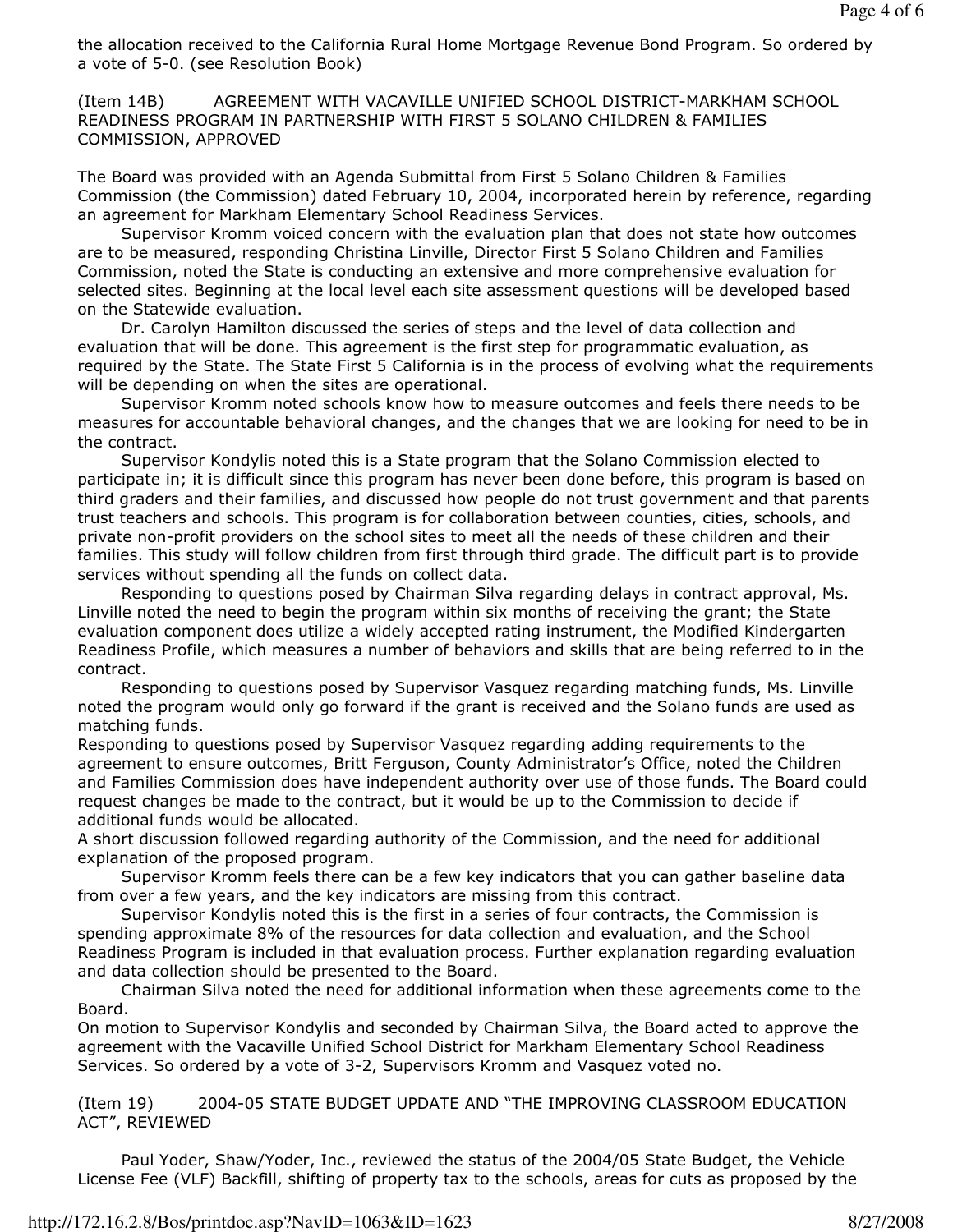Governor, proposed continued or increased funding, and of propositions on the March ballot, as outlined in the Agenda Submittal from the County Administrator's Office dated February 10, 2004, incorporated herein by reference.

 Responding to questions posed by County Administrator Michael Johnson regarding the County bearing the majority of the cuts versus the cities, Mr. Yoder noted yes the counties would bear the majority of the cuts, the cuts would be larger for counties with an ERAF shift versus VLF.

 Responding to comments posed by Supervisor Kondylis relative to CSAC support for Propositions 57 and 58 and how these propositions would benefit counties, and what happens next year, Mr. Yoder noted both propositions must pass for them to become law. If the \$15 billion bond passes and if revenues are up, the Governor plans to settle with the schools and then to hold the remaining funding to address the 2005/06 budget. If the bond fails, the old bond proposal will be pursued, or the State will go out to the market for short-term borrowing. Chairman Silva noted the need to restructure the debt; if we do not pass the bond, there will be severe cuts in Health and Social Services and the schools.

 Supervisor Kromm noted the budget picture is dismal, the compounding effects of any of the options that have been proposed to address the State deficit, and hopes for a better fix through some borrowing, cuts, and some revenue enhancements.

Responding to questions posed by Supervisor Vasquez regarding the amount of the budget that is discretionary, Mr. Yoder discussed the spending restrictions of the State.

(Item 20) RESOLUTION NO. 2004-031 AMENDING THE LIST OF NUMBERS AND CLASSIFICATIONS OF POSITIONS (CORRECTIONAL HEALTH CARE NURSES/CLINIC REGISTERED NURSES), ADOPTED

The Board was provided with an Agenda Submittal from Health and Social Services dated February 10, 2004, incorporated herein by reference, regarding moving the positions of Correctional Health Care Nurses to Health and Social Services.

Elinor Irvin, RN, Juvenile Hall, provided a packet of information, incorporated herein by reference, that includes a list of services provided at Juvenile Hall through Health and Social Services, voiced concern regarding the Chlamydia and Gonorrhea screening program, and TB testing. Ms. Irvin discussed the preventative program through aggressive diagnosis and treatment, and feels that anyone that is exposed to the wards is entitled to have the safety of the kids being screened, and feels waiting 2 weeks to do screening is not acceptable. Ms. Irvin also pointed out the nurse to patient ratio in the hospital is one nurse to six patients, where the CMFG proposed level is one nurse to 130 people, and requested further consideration.

Art Grubel, SEIU Local 1280, provided the Board a memo dated February 3, 2004 titled "What the Board of Supervisors was not told about the contract with California Forensic Medical Group (CFMG)", incorporated herein by reference, discussed the salary and benefit differences between CFMG and the County, voiced concern with CMFG quality of services, and requested reconsideration of the agreements with CMFG for services before any nursing changes are made.

Stephan Betz, Health and Social Services, discussed absorbing the clinical nursing positions into the Health and Social Services Department, shifting of funding, and the need to retain the nurses. A discussion followed regarding the two separate contracts for Juvenile Hall and the jail, scope of services in the Juvenile Hall agreement with CMFG, the rate of testing for Chlamydia and TB, additional testing, screening and medical testing at Juvenile Hall.

Several Supervisors expressed concern regarding the contracts with CMFG.

 On motion of Chairman Silva and seconded by Supervisor Kromm, the Board acted to adopt Resolution 2004-031. So ordered by a vote of 3-2, Supervisors Kondylis and Forney voted no. (see Resolution Book)

#### APPOINTMENTS/RESIGNATIONS TO BOARDS AND COMMISSIONS

On motion of Supervisor Kondylis and seconded by Supervisor Vasquez, the Board acted to approve the following appointments and/or resignations to Boards and Commissions. So ordered by a vote of 5-0.

(Item 22A) NEIL HAMILTON APPOINTED TO THE BOARD OF TRUSTEES FOR RECLAMATION DISTRICT NO. 501, as outlined in the Agenda Submittal from County Counsel dated February 10, 2004, incorporated herein by reference, approved.